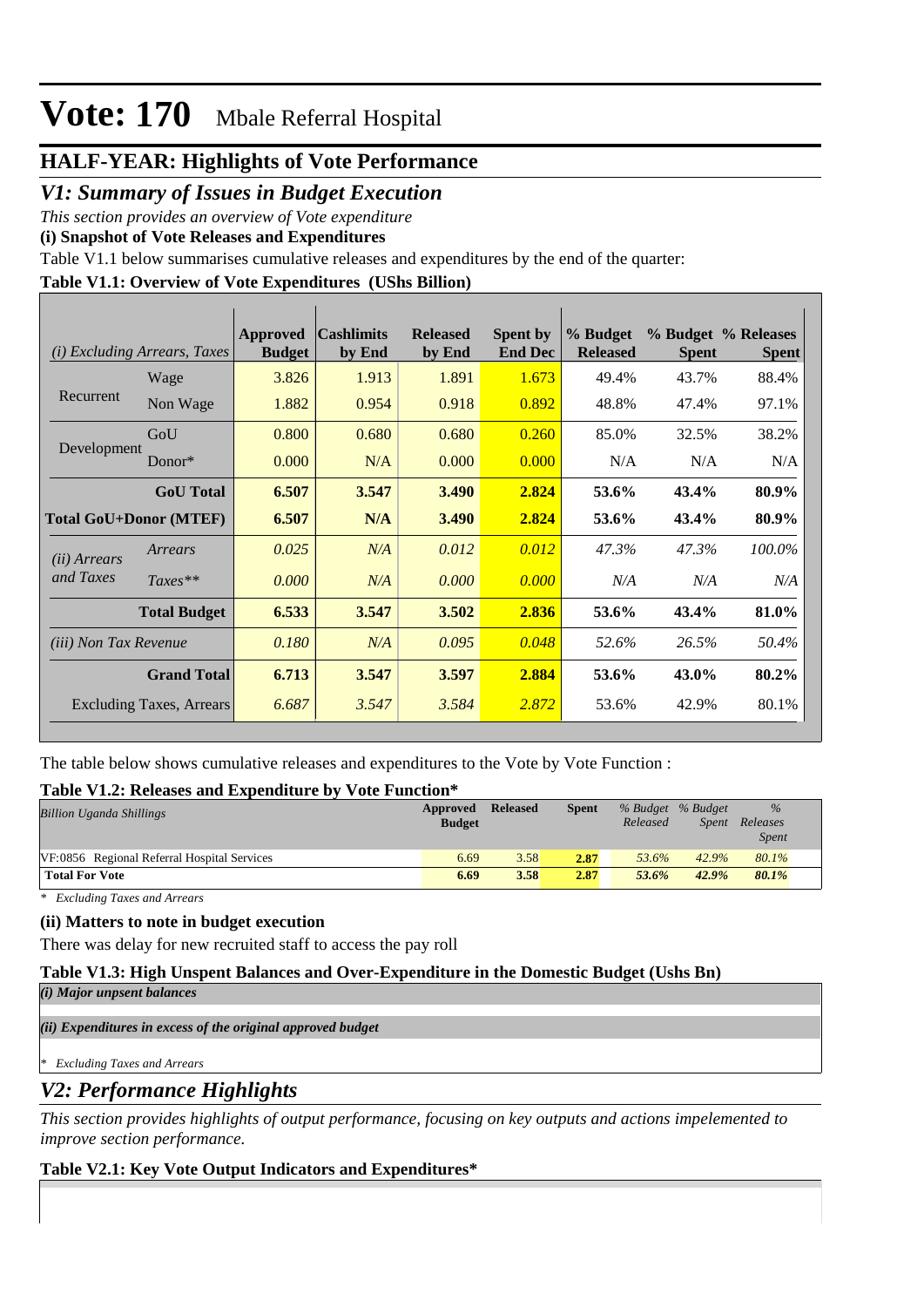## **HALF-YEAR: Highlights of Vote Performance**

| Vote, Vote Function<br><b>Key Output</b>                                                                                                                                      | <b>Approved Budget and</b><br><b>Planned outputs</b> |                                                                                                                                                        | <b>Cumulative Expenditure</b><br>and Performance                                              |       | <b>Status and Reasons for any</b><br><b>Variation from Plans</b> |       |  |
|-------------------------------------------------------------------------------------------------------------------------------------------------------------------------------|------------------------------------------------------|--------------------------------------------------------------------------------------------------------------------------------------------------------|-----------------------------------------------------------------------------------------------|-------|------------------------------------------------------------------|-------|--|
| Vote Function: 0856 Regional Referral Hospital Services                                                                                                                       |                                                      |                                                                                                                                                        |                                                                                               |       |                                                                  |       |  |
| <b>Output: 085601</b>                                                                                                                                                         | inpatients services                                  |                                                                                                                                                        |                                                                                               |       |                                                                  |       |  |
| Description of Performance: 62,000 patients to be attended to. 11,679 patients were                                                                                           |                                                      |                                                                                                                                                        | Average length of stay is 5 days admitted, ALS 3 days, BOR 80% medical and casualty. Casualty |       | Due to marging of two wards<br>ward was under renovation         |       |  |
|                                                                                                                                                                               | Bed occupancy rate 85%                               |                                                                                                                                                        |                                                                                               |       |                                                                  |       |  |
| Performance Indicators:                                                                                                                                                       |                                                      |                                                                                                                                                        |                                                                                               |       |                                                                  |       |  |
| No. of in patients admitted                                                                                                                                                   |                                                      | 62,000                                                                                                                                                 |                                                                                               | 13648 |                                                                  |       |  |
| Bed occupancy rate<br>(inpatients)                                                                                                                                            |                                                      | 85                                                                                                                                                     |                                                                                               | 78    |                                                                  |       |  |
| Average rate of stay for<br>inpatients (no. days)                                                                                                                             |                                                      | 5                                                                                                                                                      |                                                                                               | 2.4   |                                                                  |       |  |
| <b>Output Cost:</b>                                                                                                                                                           | UShs Bn:                                             | 0.741                                                                                                                                                  | UShs Bn:                                                                                      | 0.294 | % Budget Spent:                                                  | 39.7% |  |
| <b>Output: 085602</b>                                                                                                                                                         | <b>Outpatient services</b>                           |                                                                                                                                                        |                                                                                               |       |                                                                  |       |  |
| Description of Performance: 104,000 out patients cases to be 25,521 patients were seen in                                                                                     | seen                                                 |                                                                                                                                                        | General out patients and 5105<br>seen in special clinics                                      |       | No variation                                                     |       |  |
| Performance Indicators:                                                                                                                                                       |                                                      |                                                                                                                                                        |                                                                                               |       |                                                                  |       |  |
| No. of specialised outpatients<br>attended to                                                                                                                                 |                                                      | 5,800                                                                                                                                                  |                                                                                               | 3342  |                                                                  |       |  |
| No. of general outpatients<br>attended to                                                                                                                                     |                                                      | 104,000                                                                                                                                                |                                                                                               | 29466 |                                                                  |       |  |
| <b>Output Cost:</b>                                                                                                                                                           | UShs Bn:                                             | 0.417                                                                                                                                                  | UShs Bn:                                                                                      |       | 0.192 % Budget Spent:                                            | 46.1% |  |
| <b>Output: 085604</b>                                                                                                                                                         | <b>Diagnostic services</b>                           |                                                                                                                                                        |                                                                                               |       |                                                                  |       |  |
| Description of Performance: 72,000 LAB TEST TO BE                                                                                                                             | DONE, 45,000 X-RAY TO BE<br><b>DONE</b>              |                                                                                                                                                        | 27,865 Lab tests done, X-<br>imaging 1520                                                     |       | No variation                                                     |       |  |
| Performance Indicators:                                                                                                                                                       |                                                      |                                                                                                                                                        |                                                                                               |       |                                                                  |       |  |
| Patient xrays (imaging)                                                                                                                                                       |                                                      | 45,000                                                                                                                                                 |                                                                                               | 2209  |                                                                  |       |  |
| No. of labs/tests                                                                                                                                                             |                                                      | 72,000                                                                                                                                                 |                                                                                               | 37537 |                                                                  |       |  |
| <b>Output Cost:</b>                                                                                                                                                           | UShs Bn:                                             | 0.110                                                                                                                                                  | UShs Bn:                                                                                      |       | 0.035 % Budget Spent:                                            | 32.1% |  |
| <b>Output: 085605</b>                                                                                                                                                         | <b>Hospital Management and support services</b>      |                                                                                                                                                        |                                                                                               |       |                                                                  |       |  |
| Description of Performance:                                                                                                                                                   |                                                      |                                                                                                                                                        | Implementation of managents<br>services to health delivery was<br>done to standards           |       | No                                                               |       |  |
| Output Cost:                                                                                                                                                                  | UShs Bn:                                             | 4.537                                                                                                                                                  | UShs Bn:                                                                                      |       | 2.035 % Budget Spent:                                            | 44.9% |  |
| <b>Output: 085606</b>                                                                                                                                                         | <b>Prevention and rehabilitation services</b>        |                                                                                                                                                        |                                                                                               |       |                                                                  |       |  |
| Description of Performance: 17000 ANC cases seen, 4800<br>cases of specialized clinics,<br>2500 cases of pysiothrapy cases<br>to be seen and 9000 children to<br>be immunized |                                                      | 1242 New ANC were seen,<br>No<br>1028 cases seen in physiothrapy<br>and 434 chilren immunized with<br>BCG plus 150 patients seen in<br>palliative care |                                                                                               |       |                                                                  |       |  |
| Performance Indicators:                                                                                                                                                       |                                                      |                                                                                                                                                        |                                                                                               |       |                                                                  |       |  |
| No. of people receiving<br>family planning services                                                                                                                           |                                                      | 2,500                                                                                                                                                  |                                                                                               | 447   |                                                                  |       |  |
| No. of people immunised                                                                                                                                                       |                                                      | 9,000                                                                                                                                                  |                                                                                               | 8173  |                                                                  |       |  |
| No. of antenatal cases                                                                                                                                                        |                                                      | 17,000                                                                                                                                                 |                                                                                               | 2242  |                                                                  |       |  |
| <b>Output Cost:</b>                                                                                                                                                           | UShs Bn:                                             | 0.060                                                                                                                                                  | UShs Bn:                                                                                      | 0.027 | % Budget Spent:                                                  | 44.1% |  |
| <b>Output: 085683</b>                                                                                                                                                         |                                                      |                                                                                                                                                        | OPD and other ward construction and rehabilitation                                            |       |                                                                  |       |  |
| Description of Performance: Construction of surgical complex Openning of bids documents,                                                                                      |                                                      |                                                                                                                                                        | submission of qualified firms to<br>solicitor's office for approval                           |       | No                                                               |       |  |
| Performance Indicators:                                                                                                                                                       |                                                      |                                                                                                                                                        |                                                                                               |       |                                                                  |       |  |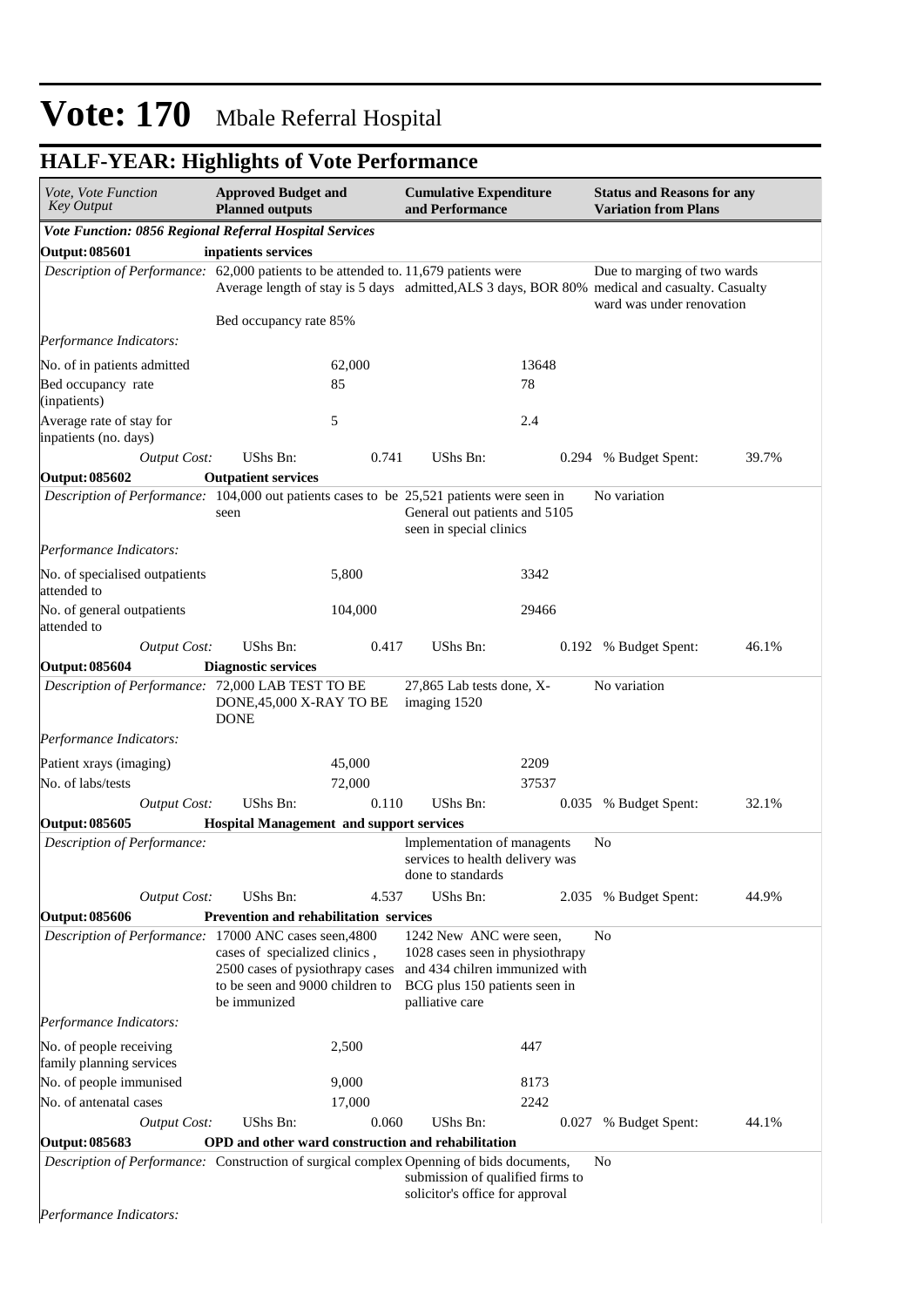## **HALF-YEAR: Highlights of Vote Performance**

| <i>Vote, Vote Function</i><br><b>Key Output</b> | <b>Approved Budget and</b><br><b>Planned outputs</b> |          | <b>Cumulative Expenditure</b><br>and Performance |          |                | <b>Status and Reasons for any</b><br><b>Variation from Plans</b> |       |  |  |
|-------------------------------------------------|------------------------------------------------------|----------|--------------------------------------------------|----------|----------------|------------------------------------------------------------------|-------|--|--|
| No. of other wards<br>rehabilitated             |                                                      | $\theta$ |                                                  |          | $\theta$       |                                                                  |       |  |  |
| No. of other wards<br>constructed               |                                                      |          |                                                  |          |                |                                                                  |       |  |  |
| No. of OPD wards<br>rehabilitated               |                                                      | $\theta$ |                                                  |          | $\overline{0}$ |                                                                  |       |  |  |
| No. of OPD wards<br>constructed                 |                                                      | $\theta$ |                                                  |          | 194000000      |                                                                  |       |  |  |
| Output Cost:                                    | UShs Bn:                                             |          | 0.800                                            | UShs Bn: | 0.260          | % Budget Spent:                                                  | 32.5% |  |  |
| <b>Vote Function Cost</b>                       | <b>UShs Bn:</b>                                      |          | $6.687$ UShs Bn:                                 |          |                | 2.872 % Budget Spent:                                            | 42.9% |  |  |
| <b>Cost of Vote Services:</b>                   | UShs $Bn$ :                                          |          | $6.687$ UShs Bn:                                 |          |                | $2.872$ % Budget Spent:                                          | 42.9% |  |  |

*\* Excluding Taxes and Arrears*

To analyse wage performance summaries. It shows succefully imported however %s of each staff on consuption is not seen on the table

#### **Table V2.2: Implementing Actions to Improve Vote Performance**

| <b>Planned Actions:</b>                                  | <b>Actual Actions:</b>                               | <b>Reasons for Variation</b>                               |  |  |  |  |
|----------------------------------------------------------|------------------------------------------------------|------------------------------------------------------------|--|--|--|--|
| Vote: 170 Mbale Referral Hospital                        |                                                      |                                                            |  |  |  |  |
| Vote Function: 08 56 Regional Referral Hospital Services |                                                      |                                                            |  |  |  |  |
| Inventory updtaed regulaly                               | Submitted vaccant posts to public service<br>and MOH | Deaths, mandetory retirement and normal<br>staff transfers |  |  |  |  |

### *V3: Details of Releases and Expenditure*

*This section provides a comprehensive summary of the outputs delivered by the Vote and further details of Vote expenditures by Vote Function and Expenditure Item.*

#### **Table V3.1: GoU Releases and Expenditure by Output\***

| Approved<br><b>Billion Uganda Shillings</b>               |               | <b>Released</b> | <b>Spent</b> | $%$ GoU       | $%$ GoU       | $%$ GoU      |
|-----------------------------------------------------------|---------------|-----------------|--------------|---------------|---------------|--------------|
|                                                           | <b>Budget</b> |                 |              | <b>Budget</b> | <b>Budget</b> | Releases     |
|                                                           |               |                 |              | Released      | <i>Spent</i>  | <i>Spent</i> |
| VF:0856 Regional Referral Hospital Services               | 6.51          | 3.49            | 2.82         | 53.6%         | 43.4%         | 80.9%        |
| Class: Outputs Provided                                   | 5.71          | 2.81            | 2.56         | 49.2%         | 44.9%         | 91.3%        |
| 085601 Inpatient services                                 | 0.61          | 0.30            | 0.29         | 49.1%         | 48.5%         | 98.9%        |
| 085602 Outpatient services                                | 0.40          | 0.19            | 0.19         | 47.6%         | 47.6%         | $100.0\%$    |
| 085604 Diagnostic services                                | 0.08          | 0.04            | 0.04         | 50.0%         | 45.4%         | 90.8%        |
| 085605 Hospital Management and support services           | 4.54          | 2.24            | 2.01         | 49.4%         | 44.3%         | 89.8%        |
| 085606 Prevention and rehabilitation services             | 0.06          | 0.03            | 0.03         | 50.0%         | 44.1%         | 88.3%        |
| 085607 Immunisation Services                              | 0.02          | 0.01            | 0.01         | 50.0%         | 24.8%         | 49.6%        |
| Class: Capital Purchases                                  | 0.80          | 0.68            | 0.26         | 85.0%         | 32.5%         | 38.2%        |
| 085681 Staff houses construction and rehabilitation       | 0.00          | 0.68            | 0.00         | N/A           | N/A           | $0.0\%$      |
| 085683 OPD and other ward construction and rehabilitation | 0.80          | 0.00            | 0.26         | $0.0\%$       | 32.5%         | N/A          |
| <b>Total For Vote</b>                                     | 6.51          | 3.49            | 2.82         | 53.6%         | 43.4%         | 80.9%        |

*\* Excluding Taxes and Arrears*

#### **Table V3.2: 2014/15 GoU Expenditure by Item**

| <b>Billion Uganda Shillings</b>                        | Approved<br><b>Budget</b> | <b>Releases</b> | <b>Expend-</b><br>iture | % Budged<br><b>Released</b> | % Budget<br><b>Spent</b> | %Releases<br><b>Spent</b> |
|--------------------------------------------------------|---------------------------|-----------------|-------------------------|-----------------------------|--------------------------|---------------------------|
| <b>Output Class: Outputs Provided</b>                  | 5.71                      | 2.81            | 2.56                    | 49.2%                       | 44.9%                    | 91.3%                     |
| 211101 General Staff Salaries                          | 3.83                      | 1.89            | 1.67                    | 49.4%                       | 43.7%                    | 88.4%                     |
| 211103 Allowances                                      | 0.16                      | 0.07            | 0.07                    | 46.8%                       | 46.3%                    | 98.8%                     |
| 213001 Medical expenses (To employees)                 | 0.01                      | 0.01            | 0.01                    | 50.0%                       | 49.5%                    | 99.0%                     |
| 213002 Incapacity, death benefits and funeral expenses | 0.01                      | 0.01            | 0.01                    | 42.9%                       | 42.9%                    | 100.0%                    |
|                                                        |                           |                 |                         |                             |                          |                           |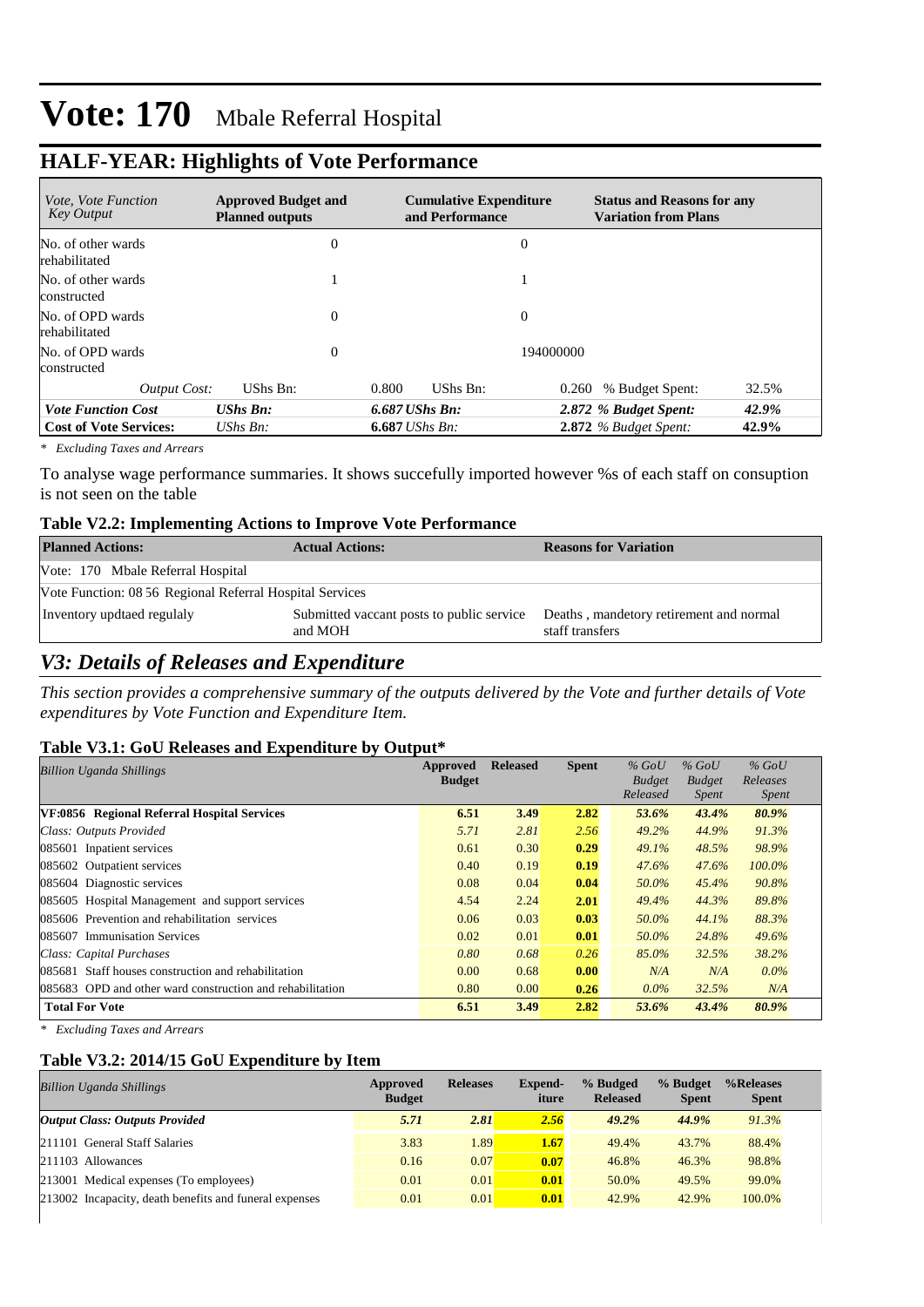## **HALF-YEAR: Highlights of Vote Performance**

| <b>Billion Uganda Shillings</b>                          | <b>Approved</b><br><b>Budget</b> | <b>Releases</b> | <b>Expend-</b><br>iture | % Budged<br><b>Released</b> | % Budget<br><b>Spent</b> | %Releases<br><b>Spent</b> |
|----------------------------------------------------------|----------------------------------|-----------------|-------------------------|-----------------------------|--------------------------|---------------------------|
| 221001 Advertising and Public Relations                  | 0.01                             | 0.00            | 0.00                    | 50.0%                       | 50.0%                    | 100.0%                    |
| 221002 Workshops and Seminars                            | 0.03                             | 0.01            | 0.01                    | 46.2%                       | 44.1%                    | 95.4%                     |
| 221003 Staff Training                                    | 0.05                             | 0.03            | 0.02                    | 50.0%                       | 45.8%                    | 91.7%                     |
| 221005 Hire of Venue (chairs, projector, etc)            | 0.01                             | 0.01            | 0.00                    | 50.0%                       | 6.2%                     | 12.4%                     |
| 221007 Books, Periodicals & Newspapers                   | 0.00                             | 0.00            | 0.00                    | 50.0%                       | 44.8%                    | 89.6%                     |
| 221008 Computer supplies and Information Technology (IT) | 0.02                             | 0.01            | 0.01                    | 50.0%                       | 50.0%                    | 100.0%                    |
| 221009 Welfare and Entertainment                         | 0.04                             | 0.02            | 0.02                    | 50.0%                       | 50.0%                    | 100.0%                    |
| 221010 Special Meals and Drinks                          | 0.07                             | 0.04            | 0.04                    | 54.5%                       | 54.4%                    | 99.7%                     |
| 221011 Printing, Stationery, Photocopying and Binding    | 0.06                             | 0.02            | 0.02                    | 37.7%                       | 28.3%                    | 75.0%                     |
| 221012 Small Office Equipment                            | 0.02                             | 0.01            | 0.01                    | 50.0%                       | 50.0%                    | 100.0%                    |
| 221014 Bank Charges and other Bank related costs         | 0.00                             | 0.00            | 0.00                    | 0.0%                        | 0.0%                     | N/A                       |
| 221016 IFMS Recurrent costs                              | 0.02                             | 0.01            | 0.01                    | 50.0%                       | 50.0%                    | 100.0%                    |
| 222001 Telecommunications                                | 0.01                             | 0.00            | 0.00                    | 50.0%                       | 49.8%                    | 99.5%                     |
| 222002 Postage and Courier                               | 0.00                             | 0.00            | 0.00                    | 50.0%                       | 44.9%                    | 89.8%                     |
| 222003 Information and communications technology (ICT)   | 0.02                             | 0.01            | 0.01                    | 50.0%                       | 50.0%                    | 100.0%                    |
| 223001 Property Expenses                                 | 0.02                             | 0.01            | 0.01                    | 50.0%                       | 49.9%                    | 99.7%                     |
| $223003$ Rent – (Produced Assets) to private entities    | 0.01                             | 0.01            | 0.01                    | 49.9%                       | 49.9%                    | 100.0%                    |
| 223004 Guard and Security services                       | 0.00                             | 0.00            | 0.00                    | 0.0%                        | 0.0%                     | N/A                       |
| 223005 Electricity                                       | 0.20                             | 0.10            | 0.10                    | 50.0%                       | 50.0%                    | 100.0%                    |
| 223006 Water                                             | 0.15                             | 0.08            | 0.08                    | 50.0%                       | 50.0%                    | 100.0%                    |
| 223007 Other Utilities- (fuel, gas, firewood, charcoal)  | 0.02                             | 0.01            | 0.01                    | 50.0%                       | 49.6%                    | 99.2%                     |
| 224004 Cleaning and Sanitation                           | 0.13                             | 0.07            | 0.07                    | 50.0%                       | 50.0%                    | 100.0%                    |
| 224005 Uniforms, Beddings and Protective Gear            | 0.06                             | 0.03            | 0.03                    | 50.0%                       | 43.6%                    | 87.2%                     |
| 225001 Consultancy Services- Short term                  | 0.12                             | 0.06            | 0.06                    | 50.0%                       | 49.8%                    | 99.7%                     |
| 227001 Travel inland                                     | 0.06                             | 0.02            | 0.02                    | 38.2%                       | 38.1%                    | 99.9%                     |
| 227002 Travel abroad                                     | 0.01                             | 0.01            | 0.01                    | 50.0%                       | 45.6%                    | 91.1%                     |
| 227004 Fuel, Lubricants and Oils                         | 0.10                             | 0.05            | 0.04                    | 50.0%                       | 44.0%                    | 88.1%                     |
| 228001 Maintenance - Civil                               | 0.11                             | 0.06            | 0.06                    | 50.0%                       | 50.0%                    | 100.0%                    |
| 228002 Maintenance - Vehicles                            | 0.04                             | 0.02            | 0.02                    | 46.8%                       | 46.4%                    | 99.3%                     |
| 228003 Maintenance - Machinery, Equipment & Furniture    | 0.28                             | 0.14            | 0.14                    | 50.0%                       | 49.6%                    | 99.2%                     |
| $228004$ Maintenance – Other                             | 0.04                             | 0.02            | 0.02                    | 50.0%                       | 49.9%                    | 99.8%                     |
| <b>Output Class: Capital Purchases</b>                   | 0.80                             | 0.68            | 0.26                    | 85.0%                       | 32.5%                    | 38.2%                     |
| 231001 Non Residential buildings (Depreciation)          | 0.80                             | 0.68            | 0.26                    | 85.0%                       | 32.5%                    | 38.2%                     |
| <b>Output Class: Arrears</b>                             | 0.03                             | 0.01            | 0.01                    | 47.3%                       | 47.3%                    | 100.0%                    |
| 321612 Water arrears(Budgeting)                          | 0.02                             | 0.01            | 0.01                    | 46.7%                       | 46.7%                    | 100.0%                    |
| 321614 Electricity arrears (Budgeting)                   | 0.00                             | 0.00            | 0.00                    | 50.0%                       | 50.0%                    | 100.0%                    |
| <b>Grand Total:</b>                                      | 6.53                             | 3.50            | 2.84                    | 53.6%                       | 43.4%                    | 81.0%                     |
| <b>Total Excluding Taxes and Arrears:</b>                | 6.51                             | 3.49            | 2.82                    | 53.6%                       | 43.4%                    | 80.9%                     |

### **Table V3.3: GoU Releases and Expenditure by Project and Programme\***

| <b>Billion Uganda Shillings</b> |                                             | Approved      | <b>Released</b> | <b>Spent</b> | $%$ GoU       | $%$ GoU       | $%$ GoU      |  |
|---------------------------------|---------------------------------------------|---------------|-----------------|--------------|---------------|---------------|--------------|--|
|                                 |                                             | <b>Budget</b> |                 |              | <b>Budget</b> | <b>Budget</b> | Releases     |  |
|                                 |                                             |               |                 |              | Released      | <i>Spent</i>  | <i>Spent</i> |  |
|                                 | VF:0856 Regional Referral Hospital Services | 6.51          | 3.49            | 2.82         | 53.6%         | 43.4%         | 80.9%        |  |
|                                 | <b>Recurrent Programmes</b>                 |               |                 |              |               |               |              |  |
| 01                              | Mbale Referral Hospital Services            | 5.32          | 2.63            | 2.38         | 49.3%         | 44.7%         | 90.7%        |  |
| 02                              | Mbale Referral Hospital Internal Audit      | 0.02          | 0.01            | 0.01         | 34.1%         | $31.0\%$      | 90.9%        |  |
| 03                              | Mbale Regional Maintenance                  | 0.36          | 0.18            | 0.18         | 48.6%         | 48.6%         | 100.0%       |  |
| Development Projects            |                                             |               |                 |              |               |               |              |  |
| 1004                            | Mbale Rehabilitation Referral Hospital      | 0.80          | 0.68            | 0.26         | 85.0%         | 32.5%         | 38.2%        |  |
|                                 | <b>Total For Vote</b>                       | 6.51          | 3.49            | 2.82         | 53.6%         | 43.4%         | 80.9%        |  |

*\* Excluding Taxes and Arrears*